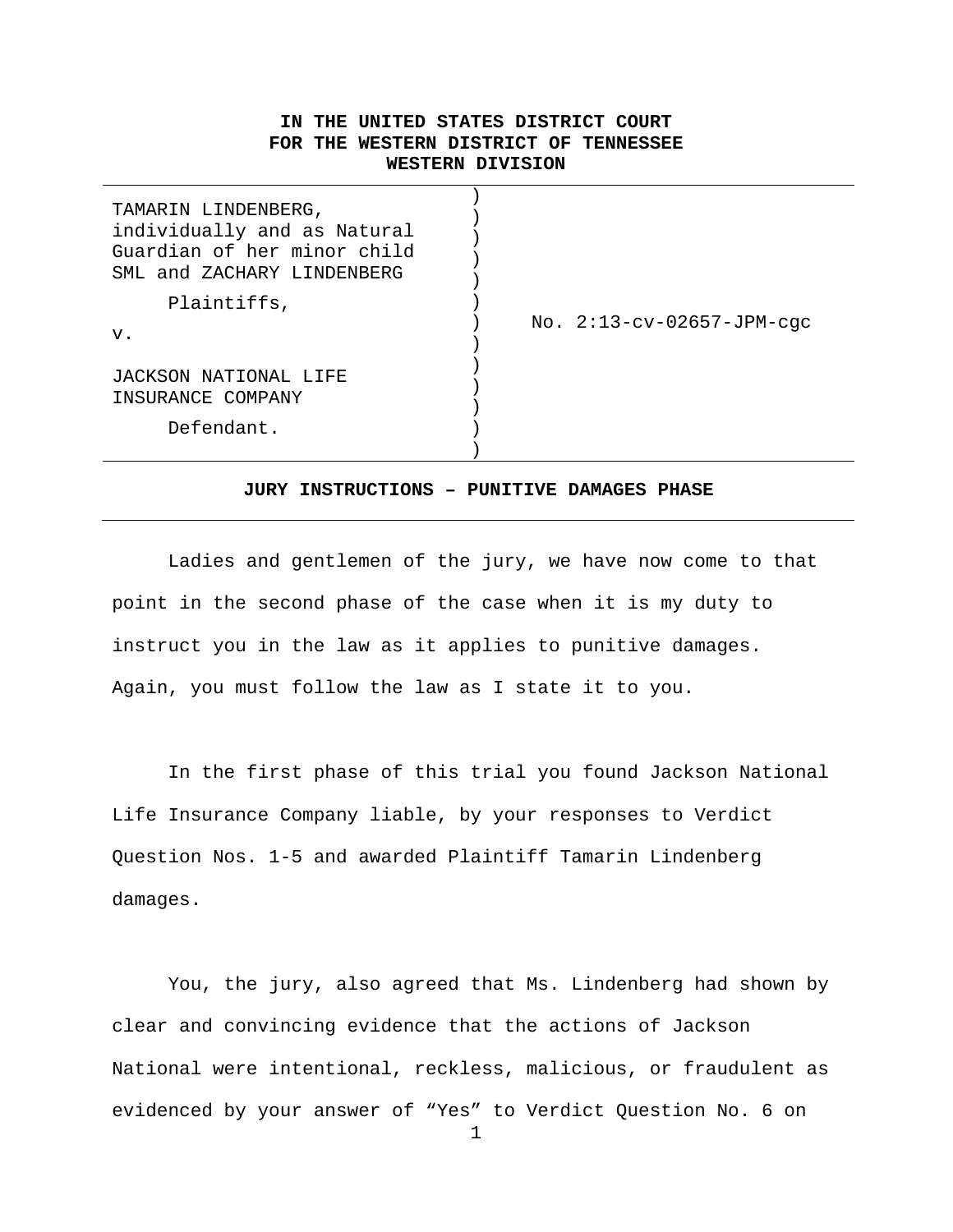the verdict form.

As we discussed earlier, as jurors it is your exclusive duty to decide all questions of fact submitted to you and for that purpose to determine the effect and value of the evidence.

You must not be influenced by sympathy, bias, prejudice or passion.

You are not to single out any particular part of the instructions and ignore the rest, but you are to consider all the instructions as a whole and regard each in the light of all the others.

These instructions are in addition to the instructions you have already received.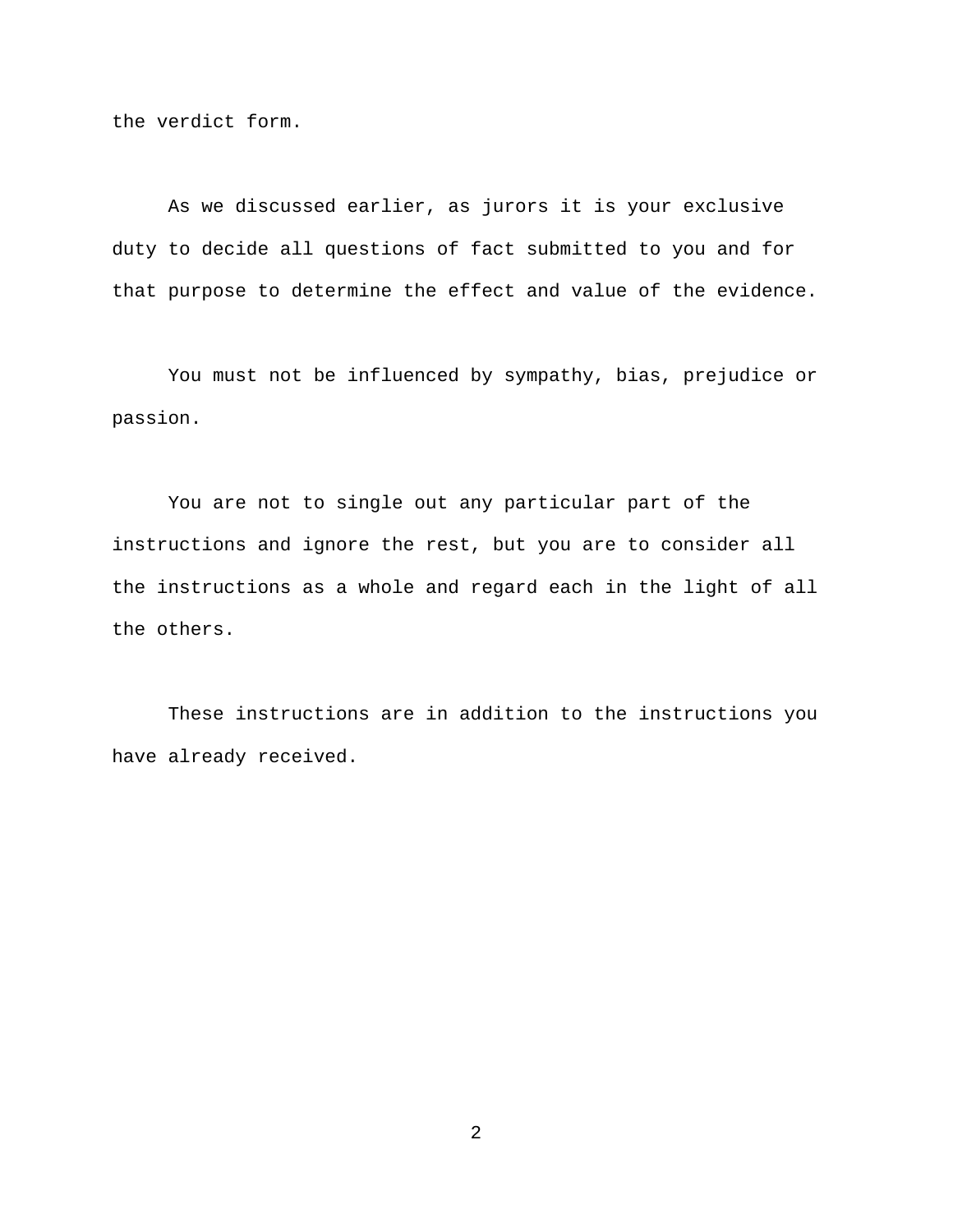### **I. GENERAL INSTRUCTIONS**

You have found that Jackson National engaged in conduct that makes it subject to punitive damages. It is now your task to decide what amount, if any, it should be required to pay in punitive damages to the plaintiff. The instructions that follow are intended to assist you in that task by explaining the purposes for imposing punitive damages and identifying considerations that you should weigh during your deliberations.

# A. Punitive Damages - Amount

It is my duty to instruct you as to the proper measure of punitive damages to be applied in this case. By instructing you regarding damages, I am not indicating, one way or the other, that I have any opinion regarding whether or not damages should be awarded in this case.

Punitive damages are intended to punish misconduct and to deter similar misconduct in the future. The plaintiff has the burden of proving by a preponderance of the evidence the amount of punitive damages that you should award. In making your decision you must consider the instructions I have already given you and also the following: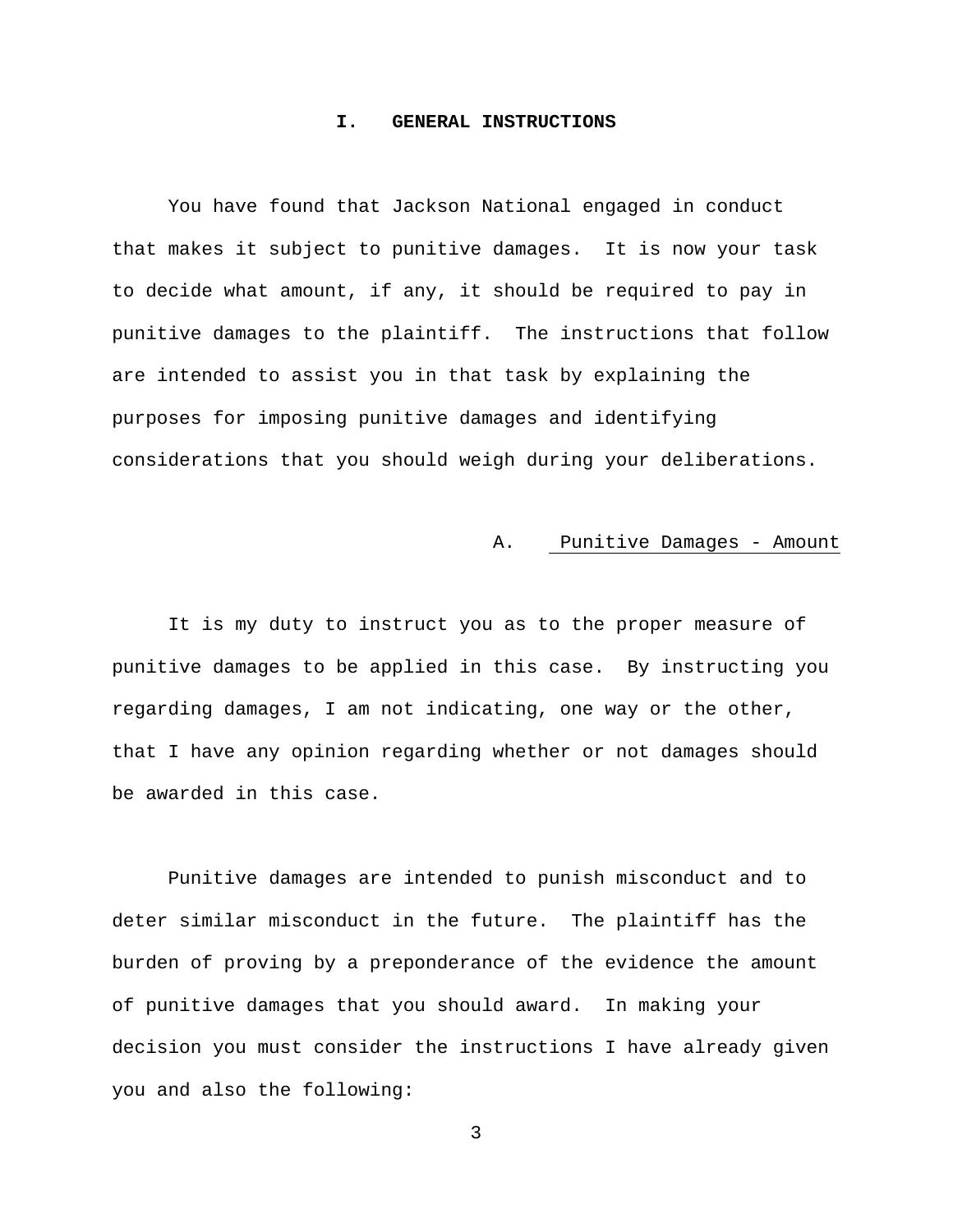You may consider:

- 1. The defendant's net worth and financial condition;
- 2. The objectionable nature of the defendant's wrongdoing, the impact of the defendant's conduct on the plaintiff, and the relationship of the parties;
- 3. The defendant's awareness of the amount of harm being caused and the defendant's motivation in causing the harm;
- 4. The duration of the defendant's misconduct and whether the defendant attempted to conceal the conduct;
- 5. The amount of money the plaintiff has spent in the attempt to recover the losses;
- 6. Whether the defendant profited from the activity, and if so, whether the punitive award should be in excess of the profit in order to deter similar future behavior;
- 7. The number and amount of previous punitive damage awards against the defendant based upon the same wrongful act, if any;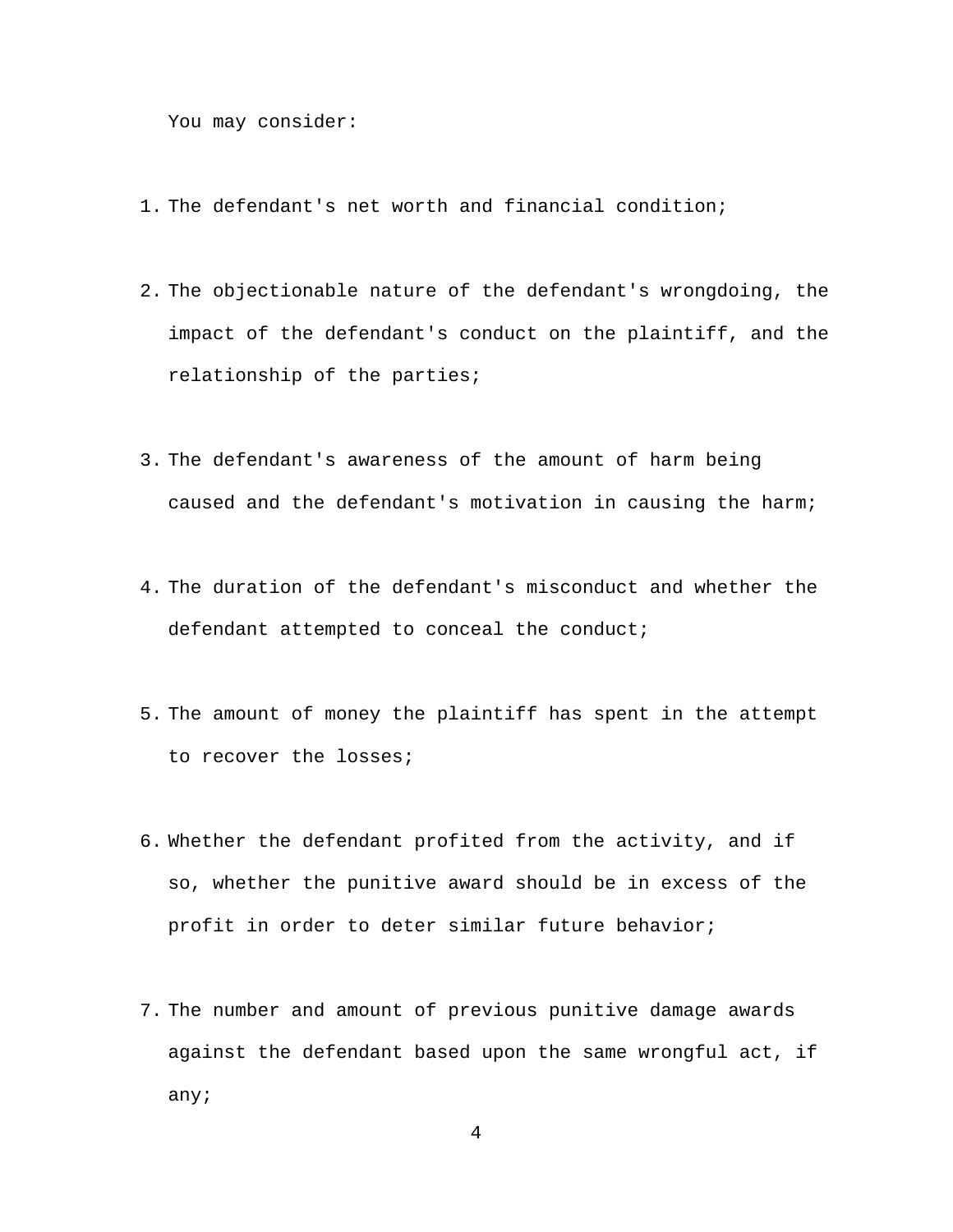- 8. Whether, once the misconduct became known to the defendant, the defendant tried to remedy the situation or offered a prompt and fair settlement for the actual harm caused; and
- 9. Any other circumstances shown by the evidence that bears on determining the proper amount of the punitive award.

Remember, you have already awarded the plaintiff compensatory damages for the purpose of making the plaintiff whole. The purpose of an award for punitive damages is to punish a wrongdoer and to deter misconduct by the defendant or others.

Each damage element is separate from the others. Punitive damages arising from breach of contract are separate from actual damages and bad faith damages. You may not duplicate damages for any element by also including that same loss or harm in another element of damage.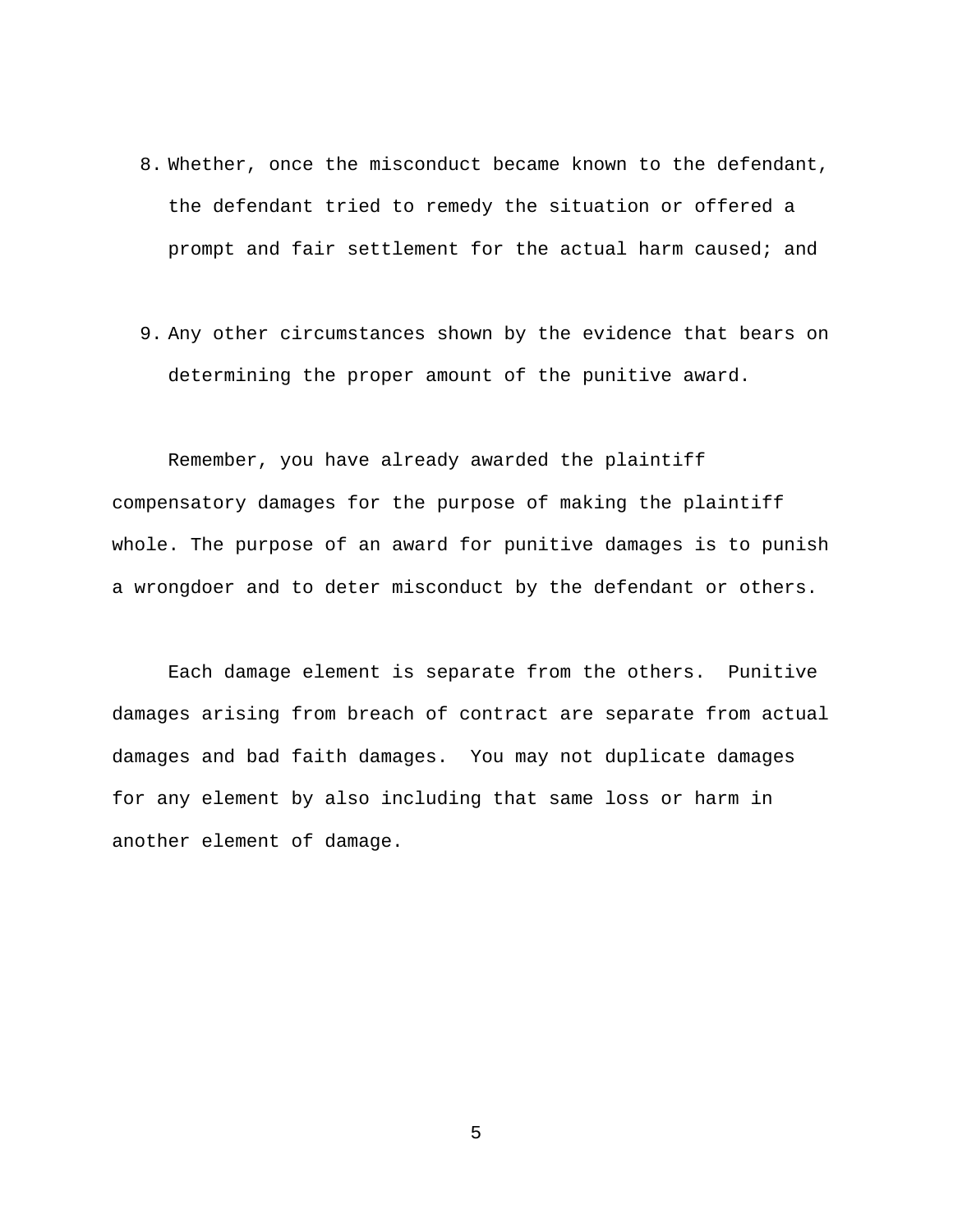#### **II. VERDICT**

Finally, ladies and gentlemen of the jury, we come to the point where we will discuss the form of your verdict and the process of your deliberations. You will be taking with you to the jury room a special verdict form which reflects your findings. The special verdict form reads as follows:

## [Read Verdict Form]

The presiding juror will preside over your deliberations and be your spokesperson here in court. When you have completed your deliberations, your presiding juror will fill in and sign the special verdict form.

Your verdict must represent the considered judgment of each of you. In order to return a verdict, it is necessary that each of you agree to that verdict. That is, each of your verdicts must be unanimous.

It is your duty as jurors to consult with one another and to deliberate with a view to reaching an agreement, if you can do so without violence to individual judgments. Each of you must decide the case for yourself, but do so only after an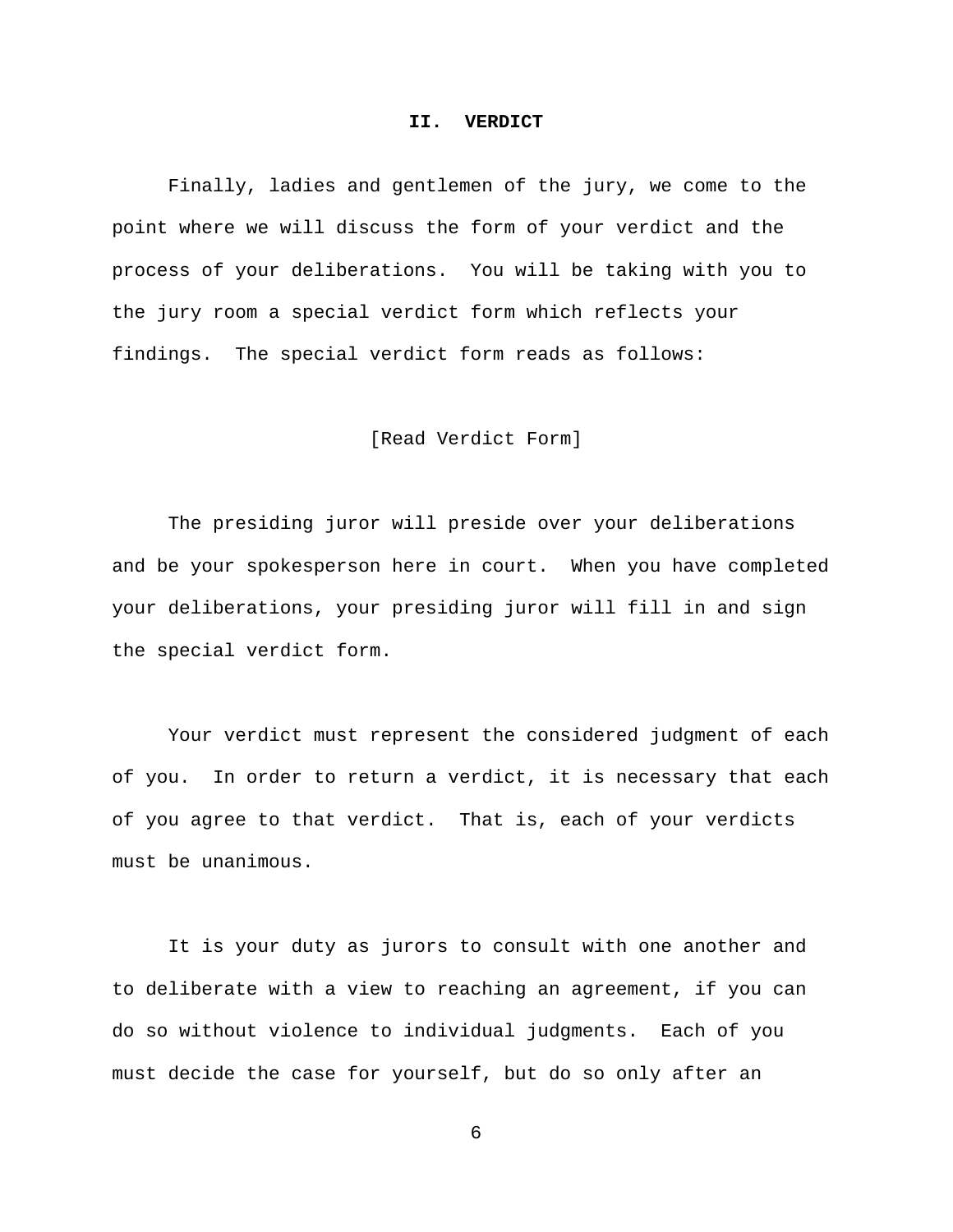impartial consideration of the evidence with your fellow jurors. In the course of your deliberations, do not hesitate to reexamine your own views and change your opinion if convinced it is erroneous. But do not surrender your honest conviction as to the weight or effect of evidence solely because of the opinion of your fellow jurors, or for the mere purpose of returning a verdict.

I am not sending back to you all of the exhibits. If you would like an exhibit or all the exhibits, please let the Court Security Officer know, and they will be supplied. You may not have seen all of these previously and they will be there for your review and consideration. You may take a break before you begin deliberating but do not begin to deliberate and do not discuss the case at any time unless all of the jurors are present together in the jury room. Some of you have taken notes. I remind you that these are for your own individual use only and are to be used by you only to refresh your recollection about the case. They are not to be shown to others or otherwise used as a basis for your discussion about the case.